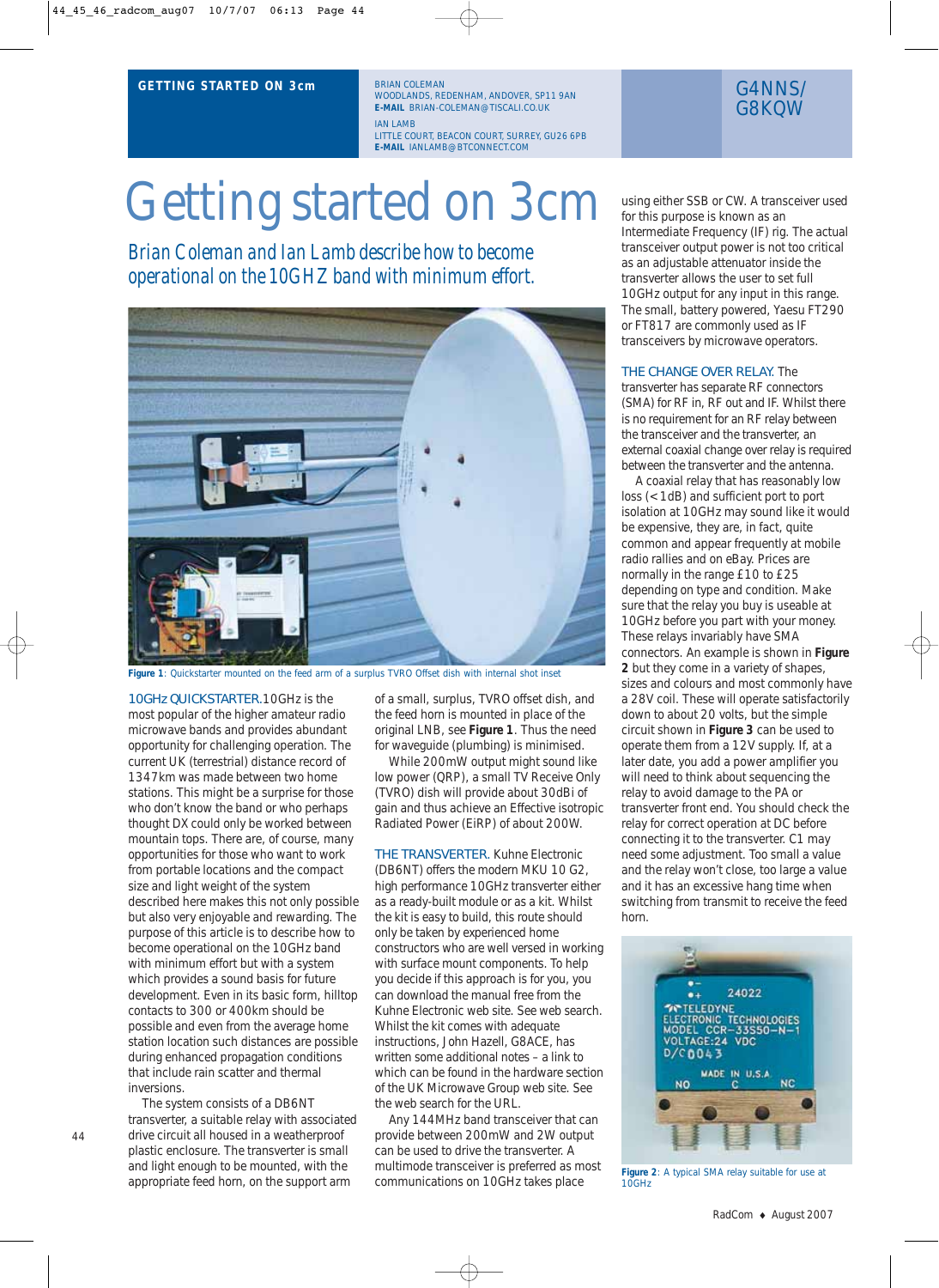

**Figure 3**: A circuit to drive a 24V or 28V relay from a 12V supply



**Figure 5**: Feed horn fixing brackets

Coaxial cable is lossy at 10GHz so its use is kept to an absolute minimum. Waveguide is much less lossy but can put some constructors off. In the Quickstarter, the transverter is purposely located very close to the dish feed point to minimise the feeder length. The feed system consists of two components, combined into one assembly. The components are a coax to waveguide transition and a feed horn designed to provide efficient illumination of the dish. An SMA to waveguide transition is shown in **Figure 4**. These are easier to make than you might think, but for those unwilling to try, the complete transition can be supplied by, for example, the UK Microwave Group. The critical dimensions are the centring of the SMA connector, the length of probe within the waveguide and the distance from the probe to the waveguide plug (short circuit) to the rear. If you have access to the necessary test equipment the probe can be made over sized and trimmed down for minimum



**©** RADCOM

**Figure 4**: SMA to waveguide transition and feed horn

return loss (best SWR). If you follow the dimensions shown you will have a satisfactory transition. Construction details and a template for making the 10GHz feed horn from copper laminate can be found on the G4NNS webpage. See the web search section for the URL.

METALWORK. Many of us find metalwork a challenge so I have kept the metalwork for this project very simple. It should be possible to fashion the various parts from surplus aluminium sheet, of 1.0 to 1.5mm thickness, using basic tools such as a hack saw, drill and vice. Essentially there are 6 basic components: a pair of right angle brackets to clamp the horn in place, shown in **Figure 5**, a pair of right angle brackets to clamp the unit onto the feed support arm of the dish shown in **Figure 6**, and two plates to clamp the transverter in place, shown in **Figure 7**. The pairs of clamps are folded in opposite directions to form mirror images of each other. The plastic enclosure is

available from Maplin, type MB6, code YN39. For portable operation the enclosure only needs a few drilled holes. For a more permanent installation, it should be painted with a reflective paint e.g. silver and thoroughly sealed against rain ingress. Some people prefer to add a small drain / breather hole at the lowest point of the enclosure.

I have not shown the hole positions as they will vary according to the dish used and its feed support arm in particular. What is important is that the centre line of the feed support arm and the feed horn are aligned. The brackets allow adjustment of the whole assembly on the feed support arm and

place it at the focus and pointing at the centre of the dish.

THE ANTENNA. Surplus TVRO dishes often appear at mobile rallies and can often be found as scrap. What is important is that the profile is in good condition and that the feed support arm is included. If it still has the Low Noise Block (LNB) converter or its fixing clamp attached, so much the better, as this will give a clear idea of where the focus is located. If this is unknown it can be calculated using the W1GHZ program HDL\_Ant. See the websearch section for the URL. Use the "Offset dish calculation" option, enter the frequency (10368MHz), the large "diameter" of the dish, the small "diameter" of the dish, the depth at the deepest point and the distance of the deepest point from what is described as the "bottom" edge of the dish. As we will be using the dish mounted on its side, this point is perhaps best described as the edge nearest the feed arm and I will refer to it as







alignment of the feed horn to **Figure 7**: Clamping plates for the transverter

45